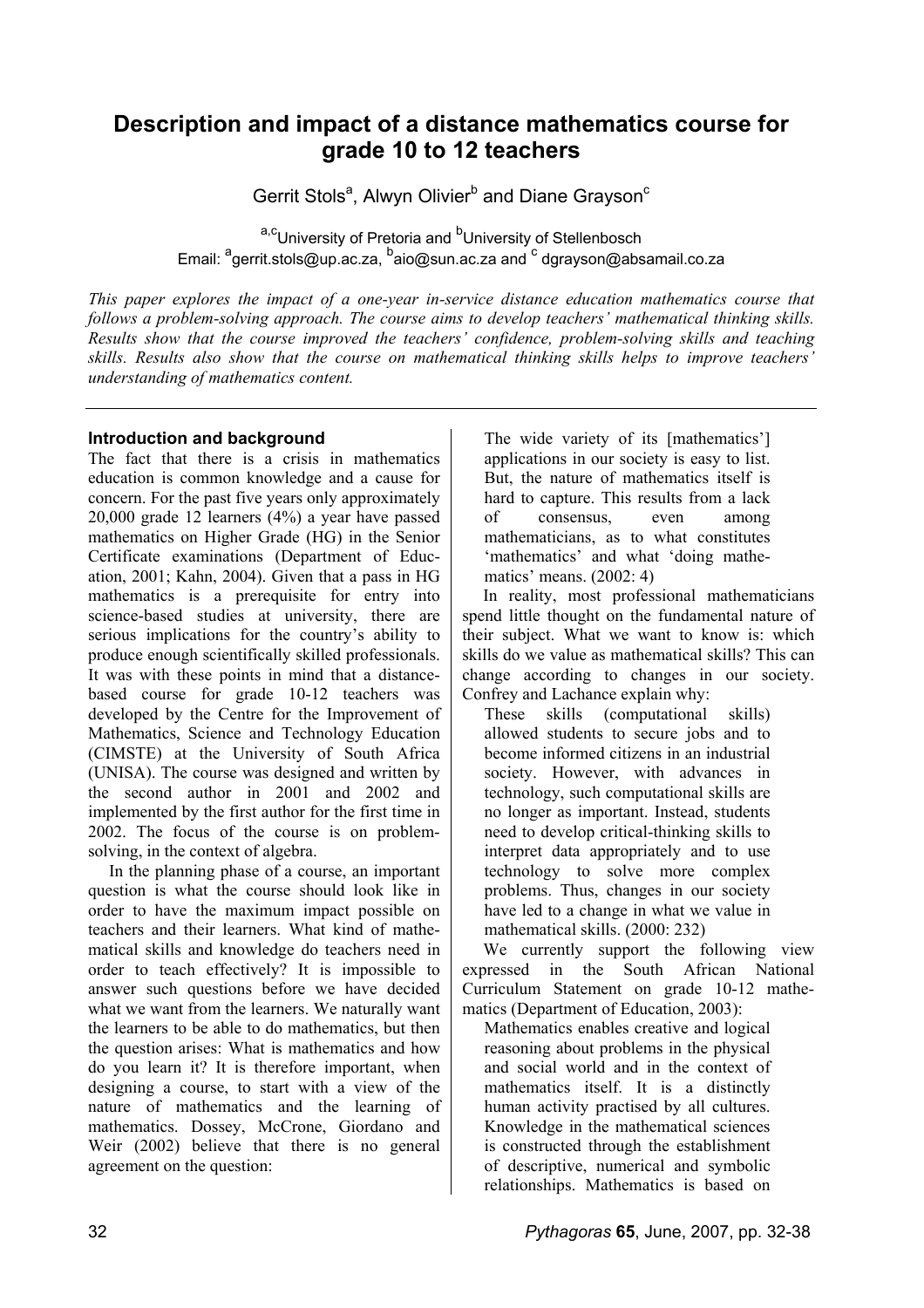observing patterns which with rigorous logical thinking, leads to theories of abstract relations. Mathematical problemsolving enables us to understand the world and make use of that understanding in our daily lives. Mathematics is developed and contested over time by social interaction through both language and symbols. (2003:7)

In terms of this statement, we want the learners to:

- Solve problems, using creative and logical reasoning.
- Find relationships and express them symbolically.
- Observe patterns to find relationships and prove them.

To expand on this, in the words of the Education Development Centre (2000), "Students need to be thinkers: pattern hunters, experimenters, describers, tinkerers, inventors, visualisers, conjecturers, guessers and seekers of reasoned argument and proof." We can describe justifying, explaining, analysing, generalising and defining as mathematical thinking. We believe the best way to help learners to develop the ways of thinking that are characteristic of mathematics is through problem-solving (Education Development Centre, 2000: xiv). According to Resnick (1989), theory and research show that we develop habits and skills of interpretation and meaning construction though a process of *socialisation* or *enculturation* rather than through *instruction*:

…becoming a good mathematical problem-solver – becoming a good thinker in any domain – may be as much a matter of acquiring the habits and dispositions of interpretation and sense-making as of acquiring any particular set of skills, strategies, or knowledge. If this is so, we may do well to conceive of mathematics education less as an instructional process (in the traditional sense of teaching specific, well-defined skills or items of knowledge), than as a socialisation process. In this conception, people develop points of view and behaviour patterns associated with gender roles, ethnic and familial cultures, and other socially defined traits. When we describe the processes by which children are socialised into these patterns of thought, affect, and action, we describe long-term patterns of interaction and engagement in a social environment. (1989: 58)

This view of *enculturation* highlights the importance of *perspective* and *point of view* as core aspects of knowledge. The case can be made that a fundamental component of thinking mathematically is *having a mathematical point of view,* or having a mathematical *attitude of mind* – seeing the world in the way mathematicians do.

The focus of our course is therefore on *developing a mathematical attitude of mind* and the way to do it is to immerse participants in a typical *mathematical culture*.

## **Theoretical context**

One of the most important factors influencing learner performance is the teacher. In a synthesis of research related to the President's Education Initiative, Taylor and Vinjevold (1999) indicate that there are problems with teachers' knowledge and skills and, in consequence, with their teaching approaches:

… reform initiatives aimed at revitalising teacher education and classroom practices must not only create a new ideological orientation consonant with the goals of the new South Africa. They also need to get to grips with what is likely to be a far more intractable problem: the massive upgrading and scaffolding of teachers' conceptual knowledge and skills.

…the fundamental mechanism for its propagation [the vicious cycle of rote learning] is the lack of conceptual knowledge, reading skills and spirit of enquiry amongst teachers. (1999: 160)

What is needed if mathematics teachers are to become more effective are professional development opportunities to strengthen their conceptual knowledge and problem-solving skills. It comes as no surprise that a focus of the new South African Further Education and Training (FET) curriculum is on helping learners develop problem-solving skills because problem-solving is central to the constructivist-based teaching of mathematics. A problem-centred learning approach is based on the acceptance that learners construct their own mathematical knowledge. The difficulty that arises, however, is that the teachers are not trained to teach problem-solving and did not experience the power of a problem-centred teaching approach themselves. The way in which teachers have been taught themselves plays an important role in the way they think about teaching. It is therefore important in a course for the training of teachers to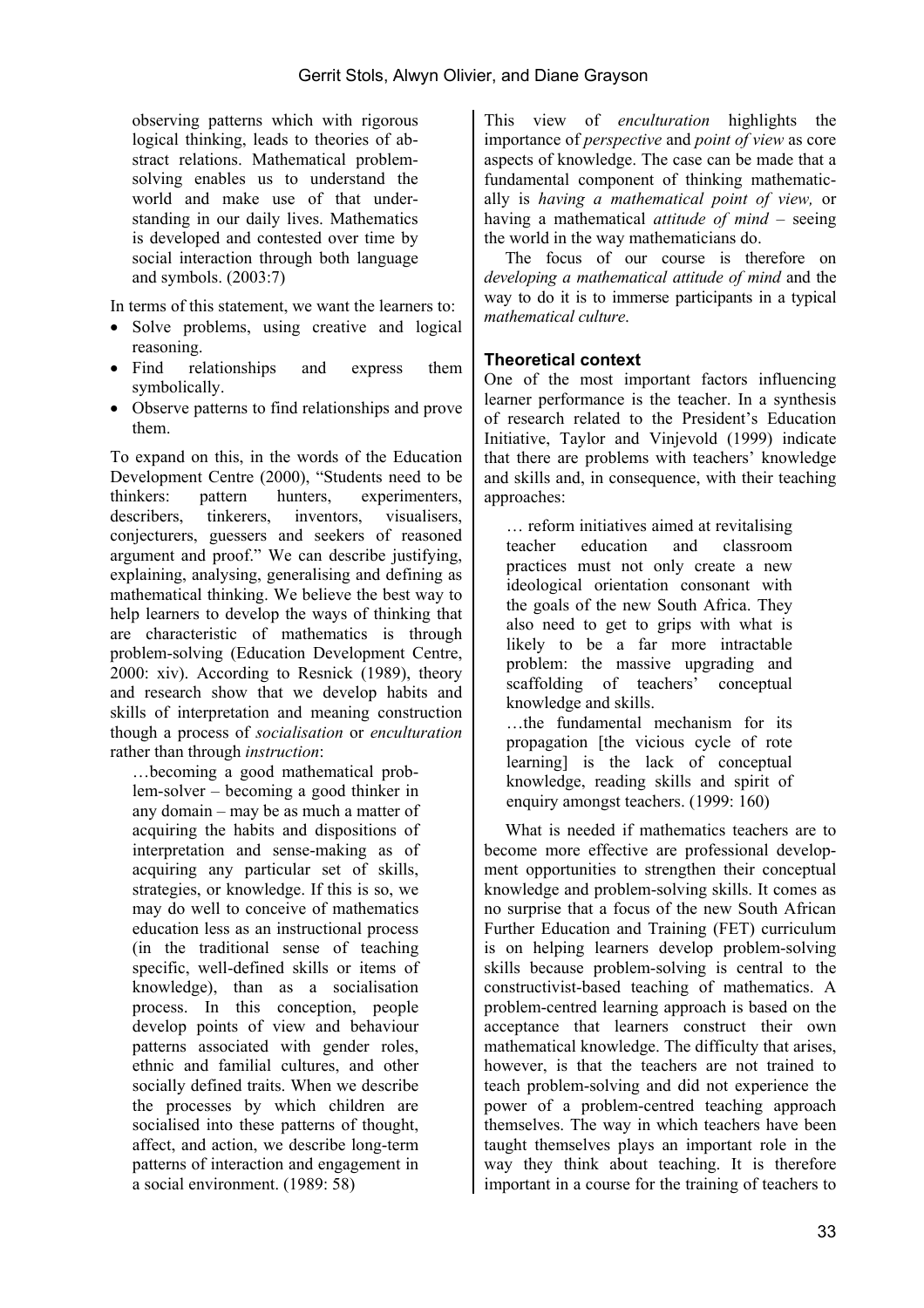allow those teachers to experience problem-solving first hand. In a report, the National Commission on Teaching and America's Future (1996:20) discuss the fact that teacher preparation and professional development programmes must consciously examine the expectations embodied in new curriculum frame-works. The report also comments on the need for these programmes to develop strategies that help teachers learn to teach in these much more demanding ways. Teachers' programmes, according to Loucks-Horsely, Hewson, Love, and Stiles (1998: 36), must be organised around problem-solving and must be directly related to teachers' work with their students.

This paper discusses the impact of a problemsolving course on a group of 27 teachers, in terms of both their mathematical understanding and their attitudes towards mathematics and the teaching of mathematics.

#### **Description of the course**

The purpose of the UNISA (University of South Africa) Mathematics for Teachers course, for which the students receive 12 credits (an average teacher will take about 120 hours to complete the course successfully), was to improve the teachers' mathematical thinking skills and pedagogical content knowledge, mainly in the context of problems. The duration of the course is one year and is offered by means of distance teaching. UNISA is a distance education institution, a factor which poses challenges in itself. To try to overcome some of the problems presented by a distance course (e.g. sharing solutions through discussions with others), we held three workshops of two hours each. We encouraged the teachers to form peer groups by explaining the advantages of such groups to them and sending them a list of the telephone numbers and addresses of all the students enrolled for the course.

The central focus of the course is on *problemsolving*, that is, non-routine problem-solving – either through illustrations of the process of problem-solving, or through students' own engagement with problems. In order to encourage the teachers to reflect regularly on the mathematics that they had learnt and to think of ways to introduce their new-found knowledge in the classroom, we asked them to keep and submit a journal and encouraged them to update their journals regularly – at least once a week. As part of the course, teachers were required to complete four assignments, which we marked and returned to them.

### **Examples of problems from the study guide**

The examples below are taken from the course study guide. They will give the reader a better idea of what we mean when we ask learners to find relationships and express them symbolically and observe patterns to find relationships and prove them.

#### *Example 1: Short cut*

a) Develop a short method to calculate

- $17 + 16 + 15 + 14 + ... + 3 + 2 + 1$ .
- b) Use your method to calculate

 $1 + 2 + 3 + 4 + 5 + \ldots + 99 + 100$ .

- c) Generalise!
- d) Can you use your method to calculate
	- $2 + 4 + 6 + 8 + 10 + \ldots + 98 + 100$ ?
- e) Can you use your method to calculate  $1 + 3 + 5 + 7 + 9 + \ldots + 97 + 99$ ?

#### *Example 2: Consecutive numbers*

Some numbers can be written as the sum of two or more *consecutive* whole numbers.

For example: 
$$
13 = 6 + 7
$$
  
\n $14 = 2 + 3 + 4 + 5$   
\n $15 = 7 + 8 = 1 + 2 + 3 + 4 + 5$ 

Some numbers *cannot* be written as the sum of consecutive whole numbers.

Investigate: Which numbers can and which numbers cannot be written as the sum of consecutive whole numbers. Try to develop a general theory or method or formula that will enable you to:

- a) Immediately decide if any given number can be written as the sum of consecutive numbers.
- b) Easily write the number as the sum of consecutive numbers.

#### *Example 3: Generalise*

a) Find the value of

$$
(1 - \frac{1}{4})(1 - \frac{1}{9})(1 - \frac{1}{16})(1 - \frac{1}{25})(1 - \frac{1}{36})\dots(1 - \frac{1}{10000})
$$

b) Generalise.

#### *Example 4: Petrol price*

In January the petrol price is increased by 10%. Then, in February the petrol price was reduced by 10%. John says that the petrol price is now the same as it was before the first increase. Is this correct? Explain!

#### **Impact of the course on teachers**

In 2002, twenty-seven teachers of grades 10 to 12 mathematics enrolled for the Mathematics for Teachers course. The majority of the teachers were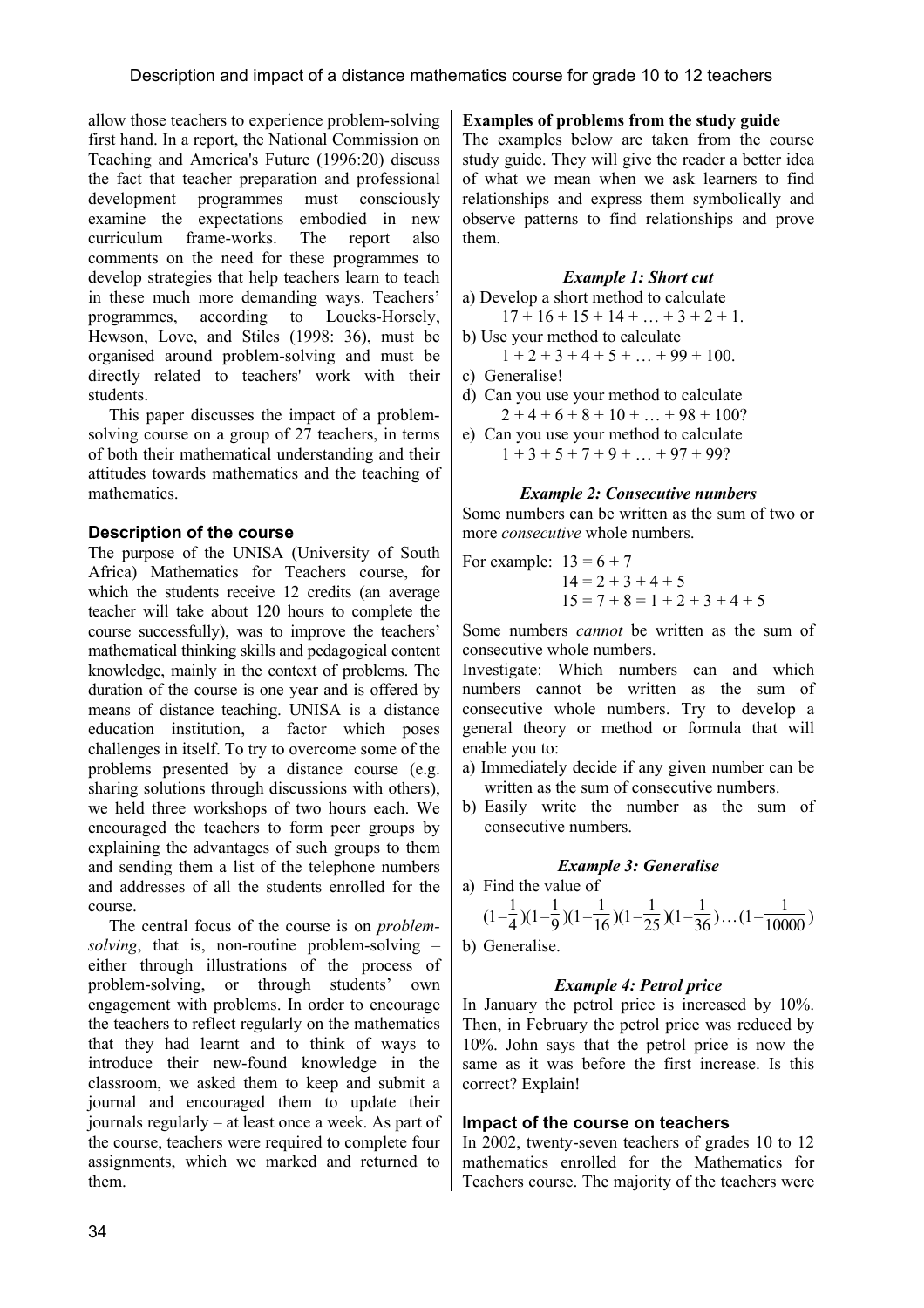teaching at rural black schools. The reflective journals provided us with documentation of a continuous cycle of inquiry. Apart from the journal, various data were gathered in order to assess the impact of the course. At both the beginning and the end of the course the teachers completed a questionnaire and a test. The questionnaire asked teachers to indicate their level of confidence about teaching various topics in the grades 10, 11 and 12 syllabi using a 5-point Likert scale. The test comprised questions similar to those on the grade 12 examinations and included questions with a range of levels of cognitive demand (see Appendix A). The same questionnaire and test were administered at both the beginning and the end of the course. Further information was obtained from teachers' assignments, journals, evaluations completed at the end of workshops and an end-of-year evaluation.

#### *Effects on teachers' content knowledge*

At the end of the course we asked the teachers to evaluate the course by completing a questionnaire. We divided the free response questions into categories. Thirteen teachers completed and returned the questionnaire/survey. The respondents gave feedback on the impact of the course on their content knowledge and teaching practice as follows:

- 1) Has the course improved your subject content knowledge?
	- $\blacktriangleright$  Yes: 13 (100%).
	- $\blacksquare$  No: 0.
- 2) In what ways has the course improved your subject content knowledge?
	- Improved problem-solving skills:  $6(46\%)$ .
	- Improved mathematical thinking skills: 3  $(23\%)$ .
	- No response:  $4(31\%)$ .
- 3) In what ways has the course failed to improve your content knowledge?
	- None:  $11 (85\%)$ .
- 4) Has the course improved your teaching practice?
	- $\blacktriangleright$  Yes: 13 (100%).
	- $\blacksquare$  No: 0.
- 5) In what ways has the course improved your teaching practice?
	- $\blacksquare$  More confidence: 1 (8%).
	- **Learners are more interested:** 1 (8%).
	- Improved learners' class attendance: 1 (8%).
	- Improved teachers' problem-solving skills: 3  $(23%)$
	- Improved teaching skills:  $3(23\%)$ .

The pre- and post-tests showed that there was a

13.6% improvement in the teachers' ability to answer grade 12 exam-type Higher Grade questions (see Figure 1). The average mark was 32.4% for the pre-test and 46% for the post-test.

The improvement in the teachers' ability to answer grade 12 exam-type Higher Grade questions was unexpected, because the course did not explicitly focus on the content knowledge that was tested in the pre- and post-test.

Some of the comments that the teachers made in the journals were:

*I am discovering something new every day in my learning. My knowledge horizon is expanding although I have been a teacher for more that 15 years.* 

*I have discovered ways of attempting a problem if you don't have a clue of what to do. It has helped me to upgrade my mathematical insight.* 

#### *Effects on classroom practice*

Anecdotally, the course had an impact on the classroom practice of the teachers. Some of the comments they made were:

*The weeks' work will affect my classroom practice in that I will simply be moving away from the traditional way of teaching. I will make sure that the learners learn through social interaction and reflection, no longer through practice and repetition. I will present tasks and problems that will lead the learners to inventing mathematics.* 

*This piece of work will enrich the knowledge of my learners as far as arithmetic sequence is concerned. This is very exciting, as they will have a deeper understanding of the concept.* 

*The learners are more interested in mathematics, understand it more quickly and attend their classes better.* 

*All of these exercises empower you to teach certain topics… it is true that experience is the best teacher.* 

#### *Effects on teachers' attitudes towards mathematics*

From the feedback it was evident that all the respondents believed that the course had improved their teaching practice. According to them they are more confident than before about teaching mathematics. One of the teachers wrote:

*One is empowered to teach in the classroom without fear. The students*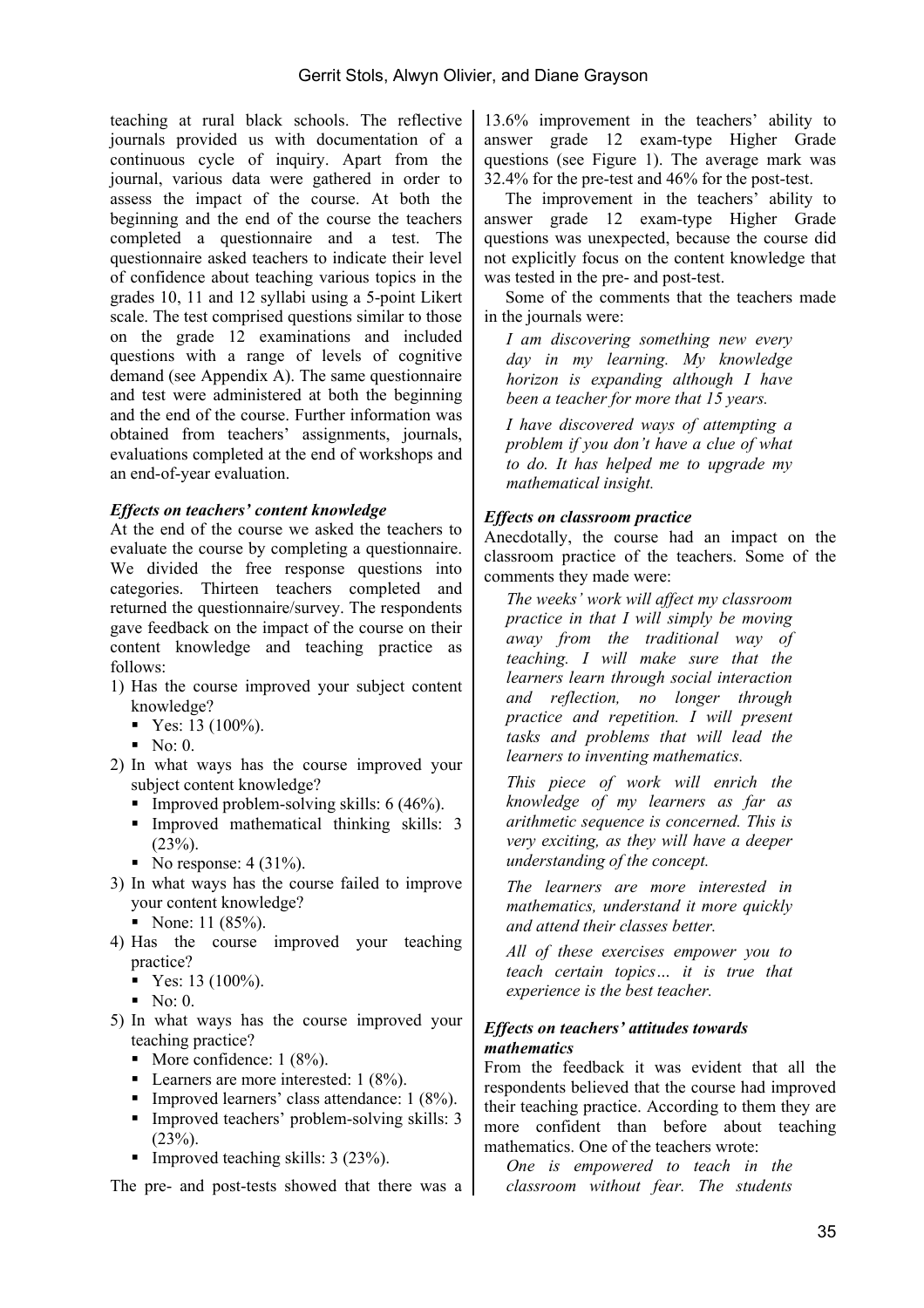*understand me more clearly than before I registered for this course.* 

The course also changed the way that some of the teachers think about mathematics:

*It was very challenging and has changed my mindset about mathematics so that I now realise that mathematics is about discovery and about being able to make conjectures and to reason.* 



**Figure 1.** Improvement in the teachers' ability to answer exam-type questions

#### *Effects on teachers' reflective skills*

Initially the teachers were very negative about the weekly journal entries, but their attitude changed as they progressed. In the beginning one of the teachers wrote: "I think that the journal exhausts our study time". Later in the year, the same teacher wrote:

*I am now developing a positive attitude about this journal. I can see that the questions in the journals help us to link what we have learnt in the study guide with the activities in the classroom situation.* 

Twenty of the 27 teachers were from the same geographical area, which contributed to the fact that 77% of the teachers worked with peers. The journals and the fact of working with peers helped the teachers to be more reflective. The journal gave the researchers some insight into what was going on in the teachers' minds during the problemsolving course. In the beginning of the course the teachers expressed their frustrations:

*This was too demanding and thought provoking. One had to recognise patterns which were not always easy to find.* 

*The assignment is really challenging. I didn't expect this. I am thinking of stopping this course.* 

*As I am working through this unit, I am getting frustrated … I see the problems for the first time.* 

Some of the teachers complained about the study guide. They wanted examples, followed by similar problems to solve. They looked for examples in other books:

*As I was working through this unit, I was frustrated. I was frustrated to see myself reading so many books and not finding the exact book that would provide me with relevant information.* 

But the frustration soon changed into joy. The same teacher wrote some time later:

*My frustration ended in excitement. Even though I was frustrated, at the end of each and every question I had gained something exciting.* 

One teacher wrote in her journal: "I am really frustrated. I wish I could get the answer." Two days later she wrote:

*At last I got the answer and I am so happy. No amount of money can buy my happiness*.

#### **Possible impact of the course on the learners**

The study only determined the impact of the course on the teachers. Although we attended some of the teachers' classes, we could not determine the impact of the course on their classroom practice. Instead of trying to determine the direct impact of the course on the learners, we decided to divide the investigation into two parts. The first question we asked was: is there a correlation between the teachers' knowledge and their learners' knowledge? The second question was whether this course improved the teachers' knowledge.

What we know is that there is a strong correlation between the teachers' knowledge and their learners' knowledge. A previous study undertaken by Stols (2003: 246-250) with the same teachers revealed that the correlation between these teachers' ability to answer exam-type questions and the learners' ability to answer similar examtype questions is very strong (the Pearson correlation coefficient is 0.8008; this correlation is statistically significant, because of the low P-value of 0.0005).

Therefore, improving the teachers' ability to answer exam-type questions will also improve their learners' ability (see Figure 2). In the results, we mentioned that the teachers' ability to answer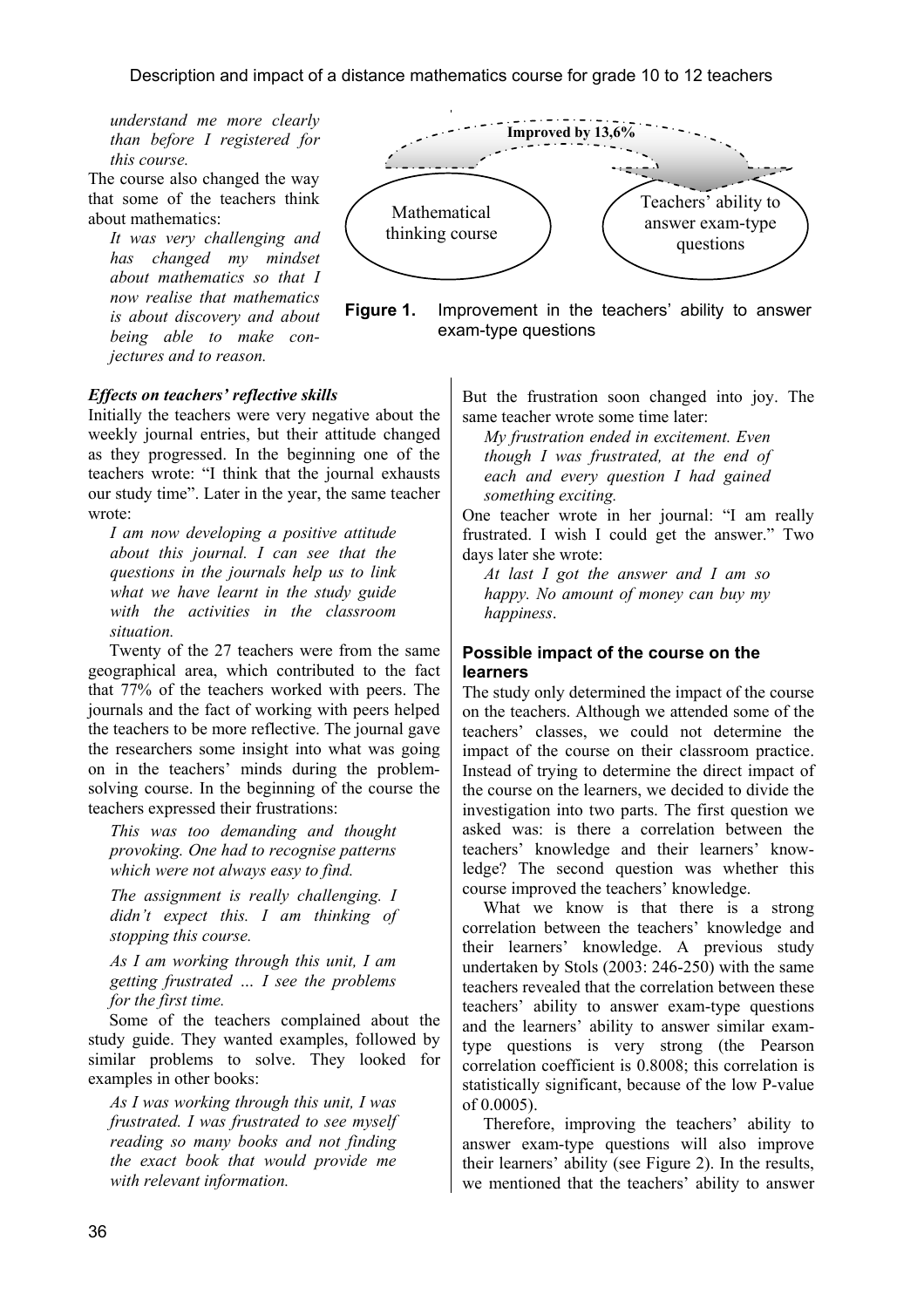

**Figure 2.** The relationship between teachers' and learners' abilities

exam-type questions improved by 13,6%. It is therefore reasonable to believe that this problemsolving course in mathematical thinking could help the learners as well. This belief was confirmed by the results for one school. The pass rate of the grade 12 learners in Mathematics Higher Grade in this school was 51.4% in 2001 and it improved to 94.4% in 2002 (that is the year in which the mathematics teacher at the school was enrolled for this course). The teacher believes that the improvement in the results was due his participation in this course.

# **Discussion**

The course improved the confidence, problemsolving skills and teaching skills of the teachers. One of the teachers who did the course wrote in his journal:

*I believe that creativity is there in each and every mind. It only needs to be activated in order to make it useful in other situations.* 

The course also improved the teachers' content knowledge because it helped them to help themselves to master content. It is clear from the comments by the teachers that this course (problem-solving approach) helped the teachers to improve their metacognitive skills. A possible reason is that teachers have become more reflective because of the journals they kept and another possible reason is that a problem-solving approach may help teachers to enhance their metacognitive skills. Routine exercises on the other hand may engender a false impression of success and understanding because it is possible to experience success without understanding.

We would conclude that teacher training programmes that are organised around problemsolving and that are directly related to teachers' work with their students are a powerful means of helping teachers who are preparing to teach mathematics. This approach will help teachers to become more reflective and will develop their metacognitive skills. It will help them to help themselves in future.

# **Conclusion**

To prepare teachers to help learners learn mathematics is not easy. Traditionally, the focus of teacher training programmes was on the upgrading of content knowledge and on ways of explaining the new knowledge to learners. But Schoenfeld (1994) states that teachers need more than that: "The danger in this kind of 'content inventory' point of view comes from what it leaves out: The critically important point is that mathematical thinking consists of a lot more than knowing facts, theorems, techniques, etc." It remains important, however, that the teachers should at least know the mathematics they teach. Yet, considering the requirements outlined above, it is clear that they must know more than that. Ball (2003) explains the knowledge that teachers need as follows:

Teaching requires justifying, explaining, analysing errors, generalising, and defining. It requires knowing ideas and procedures in detail, and knowing them well enough to represent and explain them skilfully in more than one way. This is mathematics. The failure to appreciate that this is substantial mathematical work does teachers – and the improvement of teaching – a disservice. (2003: 4)

This course helps teachers deepen their content knowledge and their pedagogical content knowledge, improve their problem-solving skills, and develop their metacognitive skills so that they can continue to learn in future without relying on a structured course. Because of the strong correlation between teachers' knowledge and learners' knowledge, the course will eventually make a difference in the classroom.